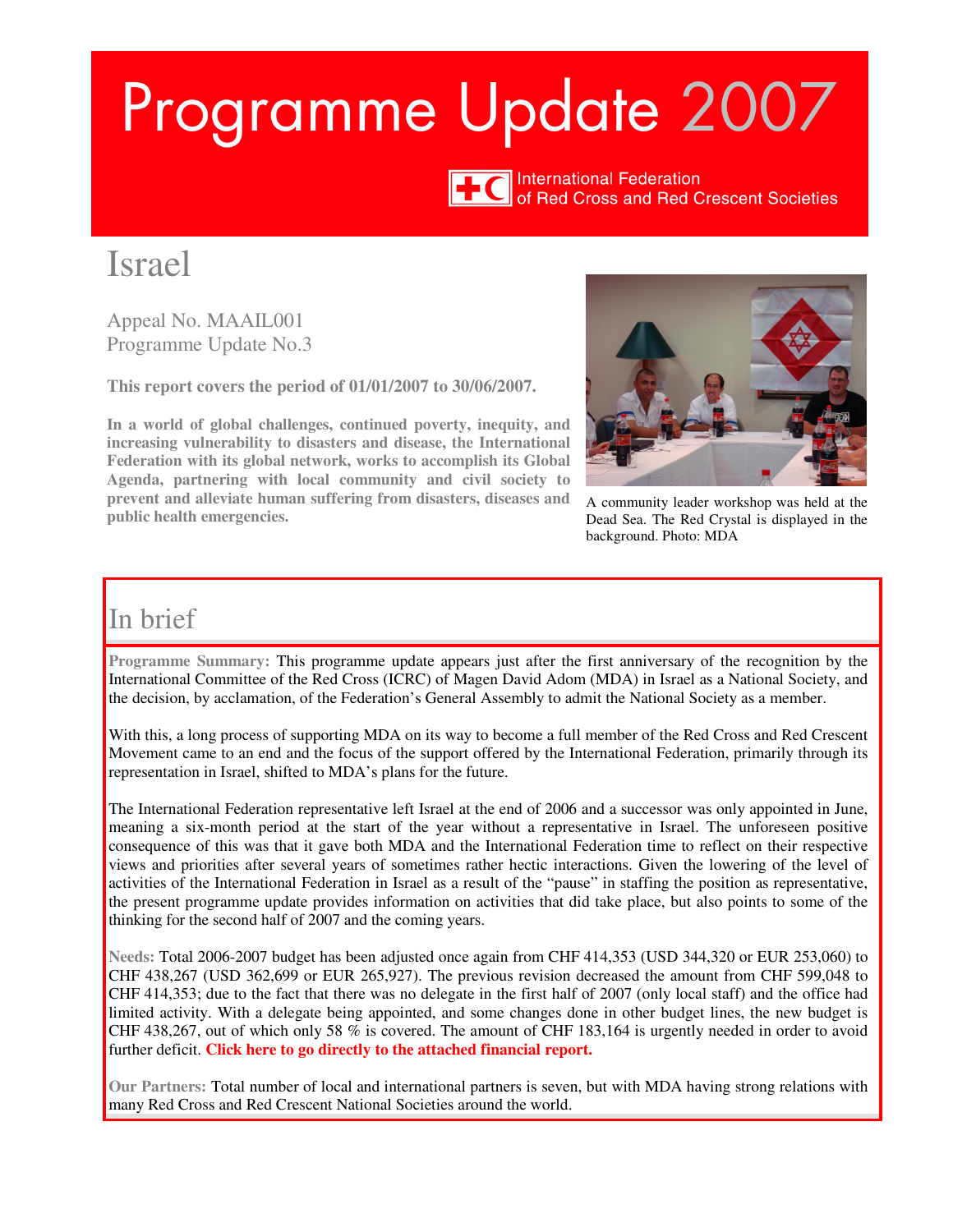## Progress towards objectives-by sector

#### **Disaster Management**

**Objective:** Adopt a long term strategic plan for activities in disaster management, consistent with national disaster planning. Organise national disaster response team training for MDA staff and volunteers and representatives of relevant Israeli authorities.

**Achievements/Constraints:** MDA, with ongoing facilitation from the International Federation, continues to draw on disaster management expertise available from both the Secretariat in Geneva and other locations, including the regional representation in Budapest. Attending meetings and training events, as well as receiving International Federation personnel dealing with disaster management at a regional level, the National Society is gradually building its own expertise and establishing the relationships needed to develop MDA's domestic and international disaster management capacity.

Through participation in workshops and other events on issues as diverse as logistics, IT and response to sudden emergency situations, MDA has had the opportunity both to share its own expertise, in mass casualty situations for example, and to access the knowledge and backup of others.

Financed by a grant from the Coca Cola Corporation in the context of the Middle East Crisis of 2006 and the International Federation's emergency appeal (appeal number MDR81001) for support in that situation, a programme of workshop for *community leaders* commenced in 2007. These workshops are intended for volunteers and staff from all parts of the country, who in case of disaster or hostilities could play a role in disaster management at the local community level and be a channel of communications and support between local communities and MDA as an organisation. Eventually, it is foreseen that these community leaders will have a form of counterparts within the established organisation of MDA, whose role would be to develop response to the needs identified, including emergency response through National Disaster Response Teams (NDRT).

This innovative approach has been supported by the International Federation representation and also benefited considerably from the involvement of the American Red Cross in the preparations for, as well as actual running of, the first two workshops. At these workshops, American Red Cross provided two facilitators, who were able to build on their own experiences with similar concepts in the United States.

#### **Organisational Development**

**Objective:** Analyse results of the National Society Self Assessment, finalise review of the MDA statutes, attend Red Cross fundraising skill share and look at ways to develop domestic fundraising capacity and raise MDA's profile through an active communications strategy.

**Achievements/Constraints:** MDA is a large organization – around 1,500 staff, 14 000 volunteers – under paid management. Due to the nature of its involvement in emergency medical services and the need to respond rapidly and accurately to sudden emergencies, the organizational culture tends in the direction of a somewhat top-down "command and control" model appropriate for its main activities. The stringent quality controls required and ability to react quickly within the area of blood services pulls in the same direction.

Thus, while MDA is able to reconfigure and develop its organization in response to shifting operational circumstances, its model is probably less suitable for a range of activities associated with broader Red Cross and Red Crescent work (in particular, for community based approaches to address vulnerabilities or stimulating creative thinking at the community level). The International Federation representation in Israel will continue to explore with MDA how it can be of assistance in developing organizational innovations in this regard (i.e. in the context of following up on the community leader workshops currently being organized – for details see the disaster management section).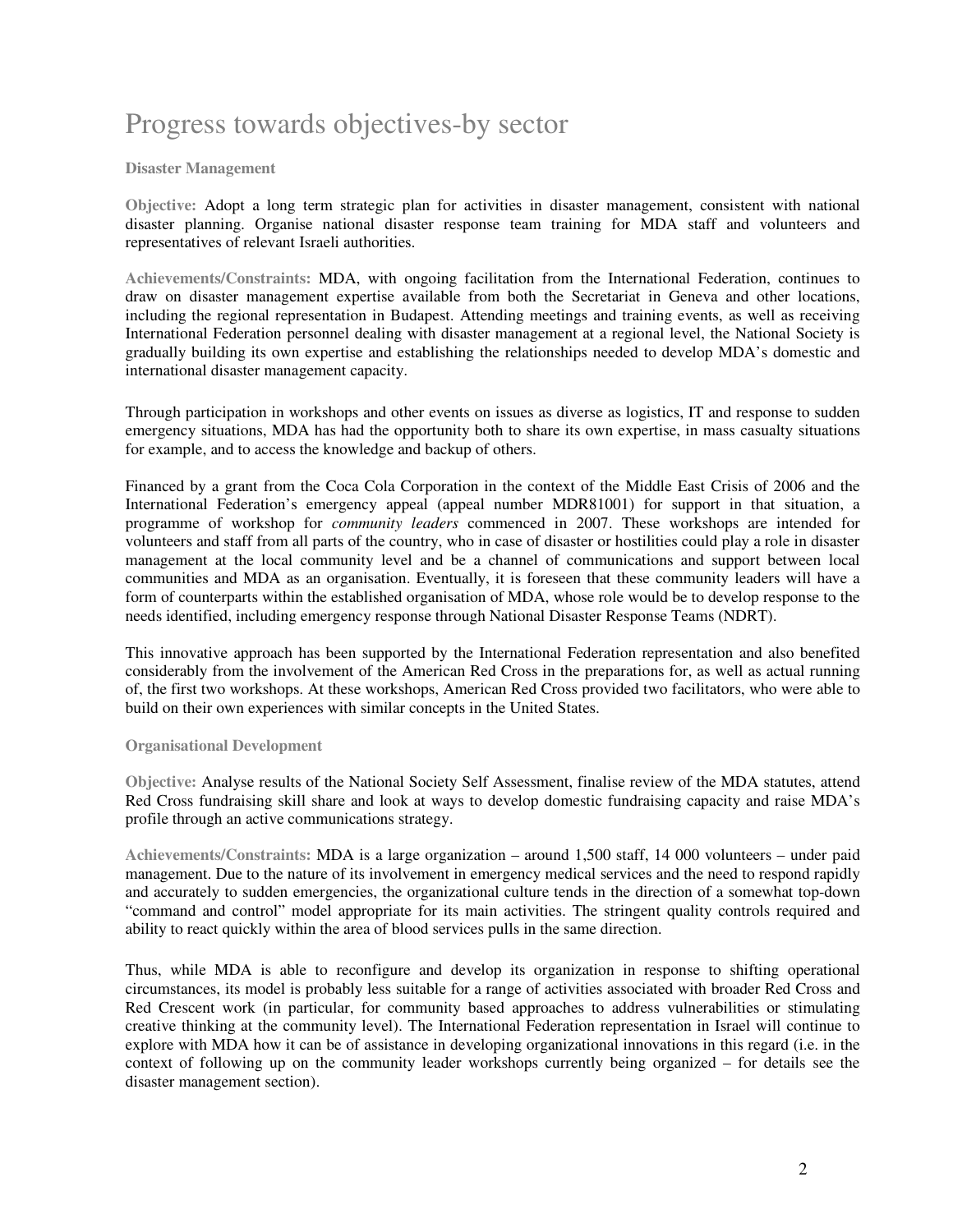Two developments within the reporting period may be noted. One is the establishment, since the beginning of 2007, of a position as coordinator of Red Cross cooperation, and the staffing of this function. While still in an early stage and not yet adequately developed in terms of capacity, this position will represent a stable focal point for practical co-operation between MDA and sister Societies, as well as the International Federation.

The other is the way in which MDA has taken ownership of processes such as self-assessment. In 2005, MDA undertook an exercise in self-assessment – with support from the International Federation representation and an external consultant – in the context of a National Society Self Assessment (NSSA). The results of that exercise are still being absorbed. Based on NSSA experience, MDA plans to perform more narrow self assessment – well prepared National Society this time as a wholly MDA-run piece of work.

#### **Humanitarian Values**

**Objective:** In cooperation with the ICRC, establish a dissemination unit and/or recruit a Principles and Values officer to organise activities and programmes to raise awareness of international humanitarian law (IHL), the Movement, the Fundamental Principles, develop and/or translate new Hebrew-language dissemination materials and participate in relevant Movement courses.

**Achievements/Constraints:** An officer has been employed by MDA, financed by ICRC, to deal with IHL and related issues. However, still, the volunteers and staff of MDA are relatively uninformed about the wider Red Cross and Red Crescent Movement, and it will be a priority for the International Federation representation to assist MDA in changing that situation – internally as well as externally. This is also a priority request from MDA in terms of what it wants the representation to do.

## Working in partnership

In spite of its non-recognition and non-membership, MDA has a long history of seeking contacts and communication with other National Societies and has also benefited from the existence of a network of "Friends of MDA" organisations in a number of countries. MDA has also contributed operationally to a number of emergency responses; for example, in Kenya after the bombing of the U.S. Embassy, in the aftermath of earthquakes in Turkey, the Asian Tsunami in 2004, and during floods in Bulgaria.

Following membership in the International Federation, and in order to achieve greater integration into the life and work of National Societies and the International Federation, MDA has decided to become more systematic and pro-active in developing relations with sister Societies. To that end, co-operation agreements have been signed with the Georgian Red Cross and the Azerbaijan Red Crescent; the Sri Lanka Red Cross is involved in MDA's support for the establishment of emergency medical services in one of the provinces of that country; plans are underway to provide assistance to refugees in central Africa; and tentative steps have been made to establish contact and co-operation with the Cyprus Red Cross Society.

MDA is eager to participate in different relief operations. MDA employees took part in basic training courses (BTC) organized by the Norwegian Red Cross in September last year and February this year. Other examples include the invitation extended by the Bavarian Youth Red Cross for ten young volunteers to join them for ten days in June as part of a youth exchange programme. This exchange was organized with support from the International Federation representation.

MDA itself organizes a youth summer camp in the middle of August. This is a follow-up to, and based on the experience from, two previous camps of the same nature in 2004 and 2005. The International Federation representation has supported MDA in the preparations for the forthcoming camp. Likewise, three MDA youth volunteers have been invited by the Turkish Red Crescent in the context of a youth exchange programme on cultural diversity to be held in Turkey in August.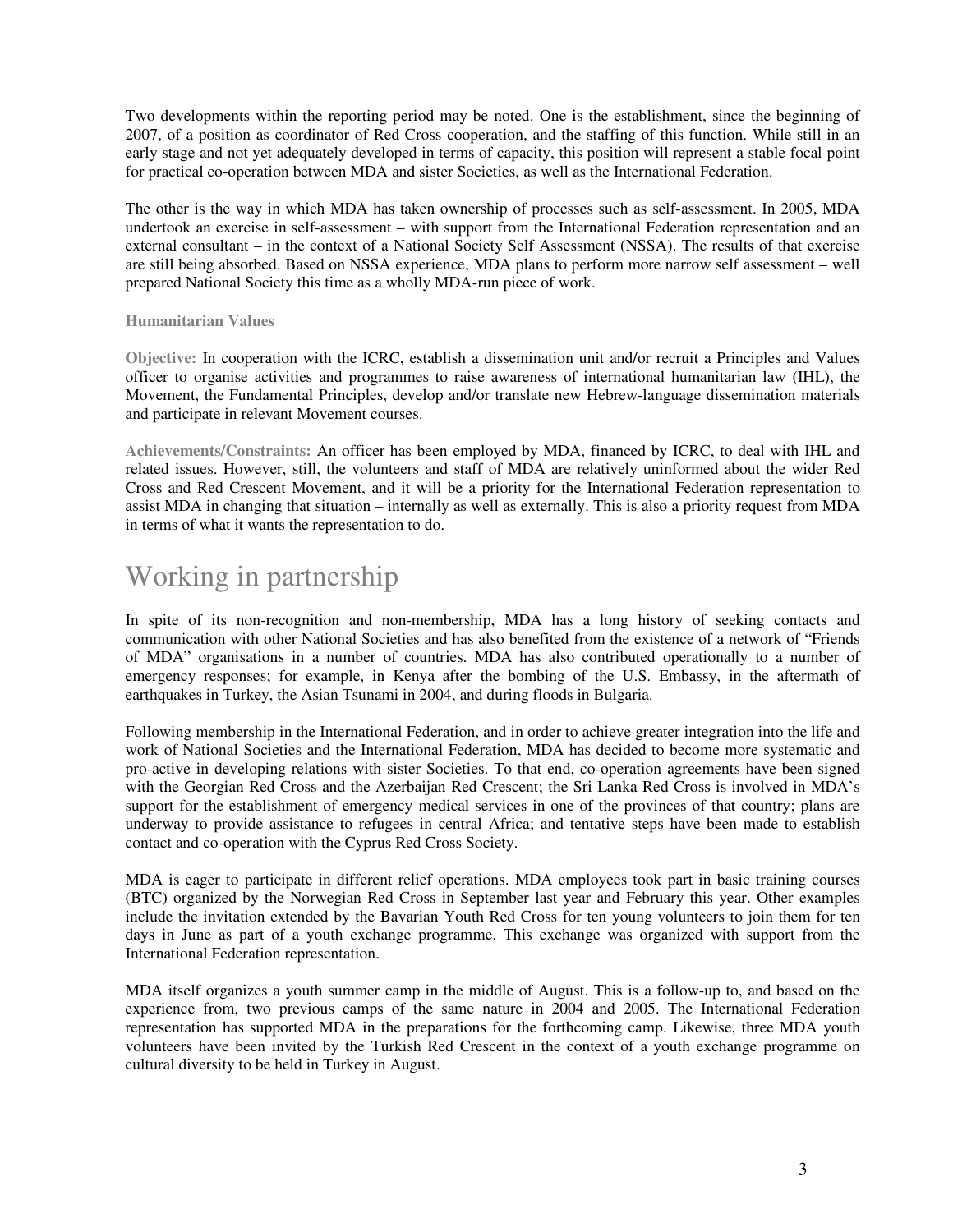The establishment of the position as MDA co-operation co-ordinator is an important factor in these developments, giving MDA the institutional capacity to initiate, develop and maintain relations with other National Societies.

One of MDA's priorities in terms of support from and through the International Federation representation in Tel Aviv is, precisely, strengthening this ability to co-operate with other components of the Movement, participate in International Federation-led or supported operations, and provide assistance internationally.

## Contributing to longer-term impact

The International Federation, during the first half of 2007, continued to support MDA in the areas mentioned in this programme update, amongst others. The activities of the International Federation during that period were, however, limited as a result of the departure of the representative towards the end of 2006, and a wait in appointing a replacement until June. In retrospect, however, the unforeseen positive consequence of this was that it gave both MDA and the International Federation time to reflect on their respective views and priorities after several years of sometimes rather hectic interactions, thereby laying the foundations for a renewed dialogue on continued co-operation. This dialogue is ongoing, and the outcomes will be reflected in the forthcoming plans and budgets for the period 2008-2009.

In this context, it may be of some value to make some observations on Israel and MDA to illustrate the differences between working with and supporting that National Society, and providing support to a number of other societies in other parts of the world.

Israel is a relatively wealthy country – comparable in national income per capita to a number of the members of the European Union. Israel's wealth is based on a well-educated population engaged in industrial and in many cases post-industrial production. This does not mean there are no domestic difficulties to overcome; there are sharp income differences and the subject of poverty is widely discussed in the media, not least in relation to the difficulties the poor have in terms of accessing medical and other services.

A challenge for MDA, domestically, is one of broadening its activity base so as to become a more "rounded" National Society, and to achieve this without undermining or weakening its primary roles. A related challenge is to make its volunteers, staff, management and the general public aware of the rationale for such changes and the implications of MDA's inclusion in the Movement. Similarly, there is a need to explain these matters to the authorities with which MDA co-ordinates its operations and activities.

## Looking Ahead

MDA's plans for the future are, as with most National Societies, primarily concerned with strengthening their domestic programmes and activities. In the case of MDA, its primary domestic responsibilities are emergency medical and blood services, and a firm priority of the society is to maintain and improve these.

As a result of its exposure, among other factors, to a wider range of sister societies and the International Federation, MDA is also placing increasing emphasis on developing additional areas of activity, building on the strengths of the organization as it is, and promoting a natural extension of existing activities.

Thus, for example, the strong position of MDA – in terms of volunteers, staff, equipment and organization – in emergency services is a good starting point for building capacity in other dimensions of the disaster management cycle, but perhaps less of a point of departure for developing social welfare services. It should be noted too, that there are many other non-governmental organisations (NGOs) operating in social spheres, providing assistance and support for different groups of vulnerable people.

In its external and international activities, MDA, broadly speaking, seeks enhanced integration in the network that the International Federation is, through more and more systematic co-operation with sister societies, more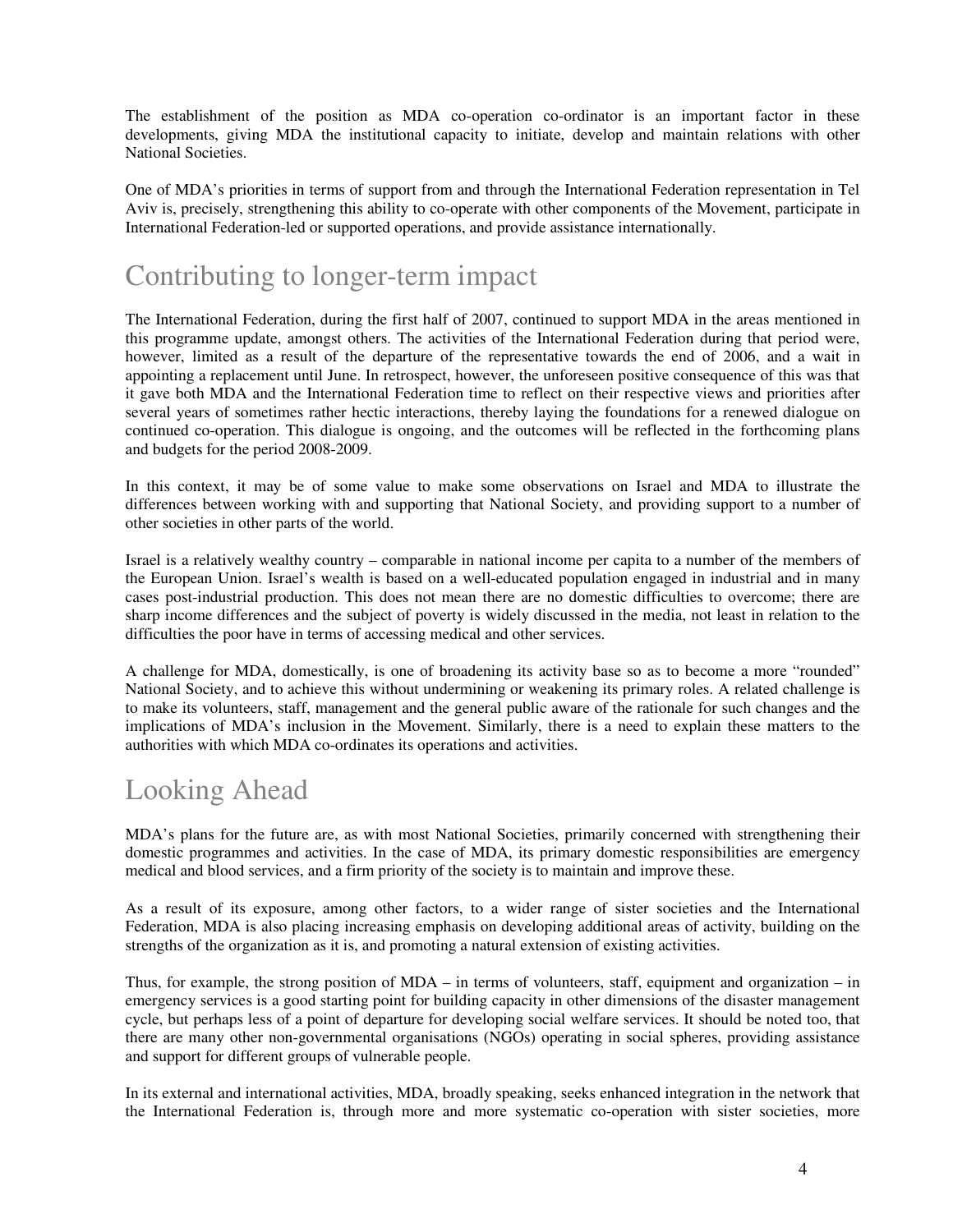actively seeking to exploit the knowledge and expertise that is available within the network, and looking for opportunities to participate in International Federation-led and other operations.

In the process that led to the recognition and admission of both MDA and the Palestine Red Crescent Society, those two National Societies negotiated a memorandum of understanding and an associated agreement on operational activities to facilitate the provision of humanitarian services to populations in need, among Israelis as well as among Palestinians, in accordance with the rules and regulations of the International Red Cross and Red Crescent Movement. The implementation of these two agreements has continued to be implemented and adhered to, but it should be recognized that the process has been uneven and occasionally difficult – as might be expected given the circumstances.

#### **For further information please contact:**

#### **Tore Svenning, country representative in Israel; Telephone: + 972 52 601 91 47, + 972 73 263 00 18 Fax: + Fax: + 972 3 537 03 13; Email:tore.svenning@ifrc.org**

**Regional Representation in Amman: Ahmed Gizo, Regional Representative, Telephone: + 962 6 562 7935; Fax: + 962 6 569 4556; Email ahmedadam.gizo@ifrc.org**

**MENA Zone office, Amman (temporary): Eduard Tschan, Deputy Head of Zone, Telephone: +962 6 5681060; Fax: + 962 6 5694556; Email: eduard.tschan@ifrc.org**

**To support or find out more about the Federation's programmes or operations, click on www.ifrc.org**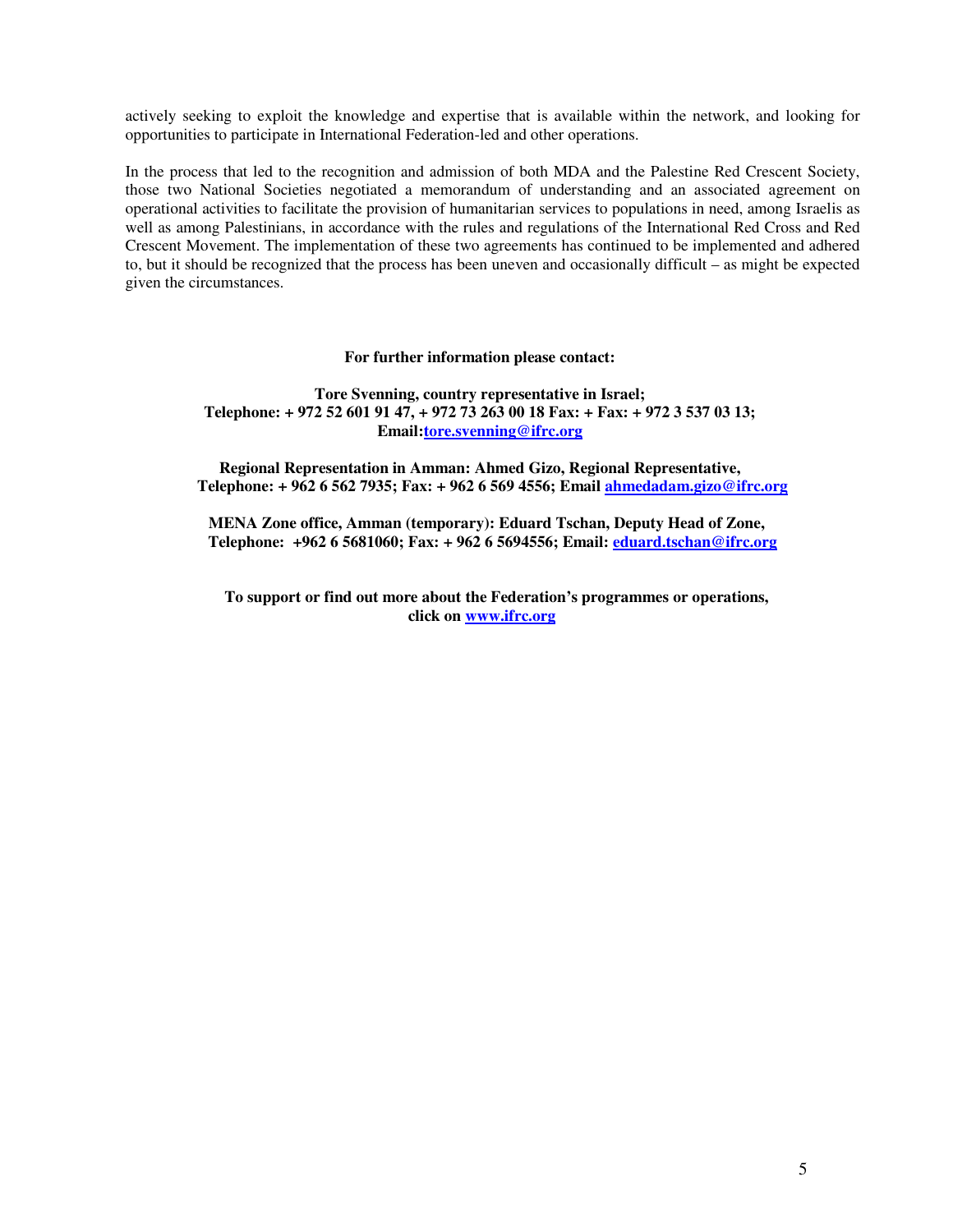<span id="page-5-0"></span>MAAIL001 - ISRAEL

#### **I. Consolidated Response to Appeal**

| <b>Selected Parameters</b> |                |  |  |  |  |
|----------------------------|----------------|--|--|--|--|
| Reporting Timeframe        | 2006/1-2007/6  |  |  |  |  |
| <b>Budget Timeframe</b>    | 2006/1-2007/12 |  |  |  |  |
|                            | MAAIL001       |  |  |  |  |
| Appeal<br>Budget           | APPEAL         |  |  |  |  |

Interim Financial Report **All figures** are in Swiss Francs (CHF)

|                           |                                                         | <b>Health &amp; Care</b> | <b>Disaster</b><br>Management | Humanitarian<br><b>Values</b> | Organisational<br><b>Development</b> | <b>Coordination &amp;</b><br>Implementation | <b>TOTAL</b> |
|---------------------------|---------------------------------------------------------|--------------------------|-------------------------------|-------------------------------|--------------------------------------|---------------------------------------------|--------------|
| A. Budget                 |                                                         |                          |                               |                               |                                      | 438,267                                     | 438,267      |
| <b>B. Opening Balance</b> |                                                         |                          |                               |                               |                                      | $-644$                                      | $-644$       |
| Income                    |                                                         |                          |                               |                               |                                      |                                             |              |
|                           | <b>Cash contributions</b>                               |                          |                               |                               |                                      |                                             |              |
|                           | <b>American Red Cross</b>                               |                          |                               |                               |                                      | 90,848                                      | 90.848       |
|                           | <b>British Red Cross</b>                                |                          |                               |                               |                                      | 34,380                                      | 34,380       |
|                           | Danish Red Cross                                        |                          |                               |                               |                                      | 10,000                                      | 10,000       |
|                           | <b>DFID Partnership</b>                                 |                          |                               |                               |                                      | 24,946                                      | 24,946       |
|                           | <b>Netherlands Red Cross</b>                            |                          |                               |                               |                                      | 23,670                                      | 23,670       |
|                           | Norwegian Red Cross                                     |                          |                               |                               |                                      | 38,900                                      | 38,900       |
|                           | <b>Swedish Red Cross</b>                                |                          |                               |                               |                                      | 16,842                                      | 16.842       |
|                           | <b>C1. Cash contributions</b>                           |                          |                               |                               |                                      | 239,586                                     | 239,586      |
|                           | Reallocations (within appeal or from/to another appeal) |                          |                               |                               |                                      |                                             |              |
|                           | <b>Swedish Red Cross</b>                                |                          |                               |                               |                                      | 13,474                                      | 13,474       |
|                           | C3. Reallocations (within appeal or                     |                          |                               |                               |                                      | 13,474                                      | 13,474       |
|                           | <b>Other Income</b>                                     |                          |                               |                               |                                      |                                             |              |
|                           | Miscellaneous Income                                    |                          |                               |                               |                                      | 2,688                                       | 2,688        |
|                           | <b>C6. Other Income</b>                                 |                          |                               |                               |                                      | 2,688                                       | 2,688        |
|                           | C. Total Income = $SUM(C1C6)$                           |                          |                               |                               |                                      | 255,747                                     | 255,747      |
|                           | D. Total Funding = $B + C$                              |                          |                               |                               |                                      | 255,103                                     | 255,103      |

#### **II. Balance of Funds**

|                                    | <b>Health &amp; Care</b> | <b>Disaster</b><br><b>Management</b> | <b>Humanitarian</b><br><b>Values</b> | Organisational<br><b>Development</b> | <b>Coordination &amp;</b><br>Implementation | <b>TOTAL</b> |
|------------------------------------|--------------------------|--------------------------------------|--------------------------------------|--------------------------------------|---------------------------------------------|--------------|
| <b>B. Opening Balance</b>          |                          |                                      |                                      |                                      | $-644$                                      | $-644$       |
| C. Income                          |                          |                                      |                                      |                                      | 255,747                                     | 255,747      |
| E. Expenditure                     |                          |                                      |                                      |                                      | $-255.530$                                  | $-255,530$   |
| F. Closing Balance = $(B + C + E)$ |                          |                                      |                                      |                                      | $-426$                                      | $-426$       |